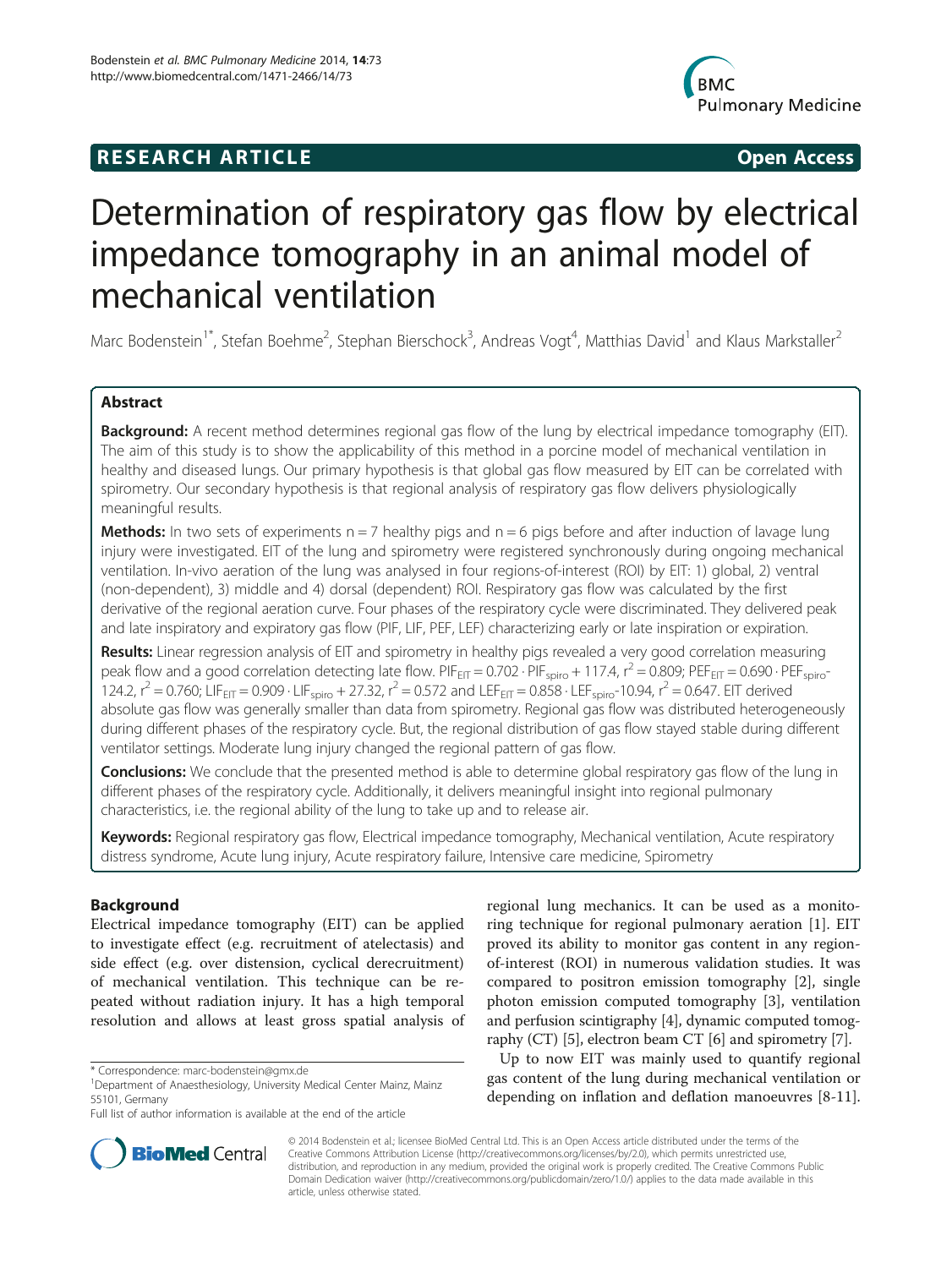Quantification of respiratory gas flow by EIT was not described in the present literature. The new approach to observe regional gas flow investigated in this paper uses the high temporal resolution of EIT. Measurement of global or regional gas flow into and out of the lung tissue during different parts of the respiratory cycle might allow description of its mechanical properties depending on lung injury. Specific thresholds that yet have to be determined might define lung disease. Measures of respiratory gas flow might be used together with other measures of EIT to differentiate lung pathology (i.e. bronchial obstruction, atelectasis, hyperinflation). Monitoring of intraindividual changes of regional gas flow during the course of disease might indicate altered functional state of the lung. This information might be used to adapt settings of mechanical ventilation or medication or might lead to further interventions (i.e. bronchoscopy or others).

Respiratory gas flow can be calculated from the course of gas content in a ROI ( $V_{\text{ROI}}(t)$  curve) by its first derivative:  $V_{ROI'}(t)$ . In this study, we describe the regional, dynamic behaviour of the lung (expressed as gas flow) during four different phases of the respiratory cycle:

first phase = early inspiration: peak inspiratory flow (PIF),

second phase = late inspiration: late inspiratory flow (LIF) expressed as the mean flow in this phase, third phase = early expiration: peak expiratory flow (PEF) and

fourth phase = late expiration: late expiratory flow (LEF) expressed as the mean flow in this phase.

The use of an average value to describe the flow pattern during the late phases of inspiration and expiration represents an approximation in order to allow fast online calculation for potential monitoring purposes in the future.

The aim of this animal experiment was to show applicability of the method to determine regional gas flow in mechanically ventilated pigs. Our primary hypothesis is that global gas flow measured by EIT can be correlated with spirometry. Our secondary hypothesis is that regional analysis of respiratory gas flow delivers meaningful results. The pattern of regional gas flow was described in healthy (applying different ventilator settings) and diseased pigs.

# Methods

With approval of the State Animal Care and Use Committee (Landesuntersuchungsamt Rheinland-Pfalz, 56028 Koblenz, Germany) investigations were done on 13 pigs during general anaesthesia and mechanical ventilation.  $N = 7$  of these 13 pigs were investigated when parameters

of ventilation were modified.  $N = 6$  of these 13 pigs were investigated before and after induction of lung injury by lavage.

# Experimental preparation

Experiments were done on 13 pigs weighing  $23 \pm 3$  kg and  $12 \pm 2$  weeks old, split into two experiments. They were sedated by intramuscular injection of 8 mg/kg azaperone (Stresnil®, Janssen-Cilag GmbH, Neuss, Germany), 8 mg/kg ketamine (Ketamin-ratiopharm®, Ratiopharm GmbH, Ulm, Germany) and 0.2 mg/kg midazolam (Midazolam-ratiopharm®, Ratiopharm GmbH, Ulm, Germany). prior to transportation to the animal laboratory. General anesthesia was induced by 4 μg/kg fentanyl (Fentanyl-Janssen®, Janssen-Cilag GmbH, Neuss, Germany), 4 mg/kg propofol (Disoprivan®, Astra Zeneca, London, U.K.) and 0.15 mg/kg pancuronium (Pancuronium-duplex®, DeltaSelect GmbH, Pfullingen, Germany) via peripheral intravenous injection. The pigs were intubated via the orotracheal route (tube diameter: 7.5 mm) and then ventilated with a standard clinical ventilator (Avea®, CareFusion, Höchberg, Germany) in pressure controlled mode with a respiratory rate (RR) of 8 / min, an inspiratory oxygen fraction (FiO<sub>2</sub>) of 0.5 and an inspiration to expiration (I:E) ratio of 1:1. Tidal volume  $(V_T)$  and positive end-expiratory pressure (PEEP) were changed according to the measurement protocol (see below). General anaesthesia was maintained by continuous intravenous administration of 15 mg/kg/h propofol and additional injections of 4 μg/kg fentanyl (e.g. before surgery, before induction of lung injury and before euthanasia). The pigs lay supine throughout the whole experiment. Vascular accesses were achieved by surgical cut-down of the femoral vessels (central venous and arterial line, pulmonary artery catheter).

#### Measurement protocol

In the first set of experiments seven healthy pigs were investigated by EIT and spirometry during six ventilation combinations. A  $V_T$  of 15 or 20 ml/kg reached by a peak inspiratory pressure (PIP) was combined with a PEEP of 0, 5 or 10 mbar. A  $V_T$  of  $\leq$  10 ml/kg led to a very low late flow equalling nearly 0 ml/min in pilot experiments.

In the second set of animal experiments six pigs were investigated immediately before and 30 minutes after induction of lung injury. PEEP was set to 5 mbar,  $V_T$  to 15 ml/kg and  $FiO<sub>2</sub>$  was augmented after induction of saline lavage lung injury if necessary. The injury was induced by surfactant depletion by two consecutive lung lavages with 30 ml/kg warmed, crystalloid solution. After induction of lung injury the pigs were stabilized by fluid and catecholamine (noradrenaline) resuscitation aiming to keep mean arterial pressure above 65 mmHg.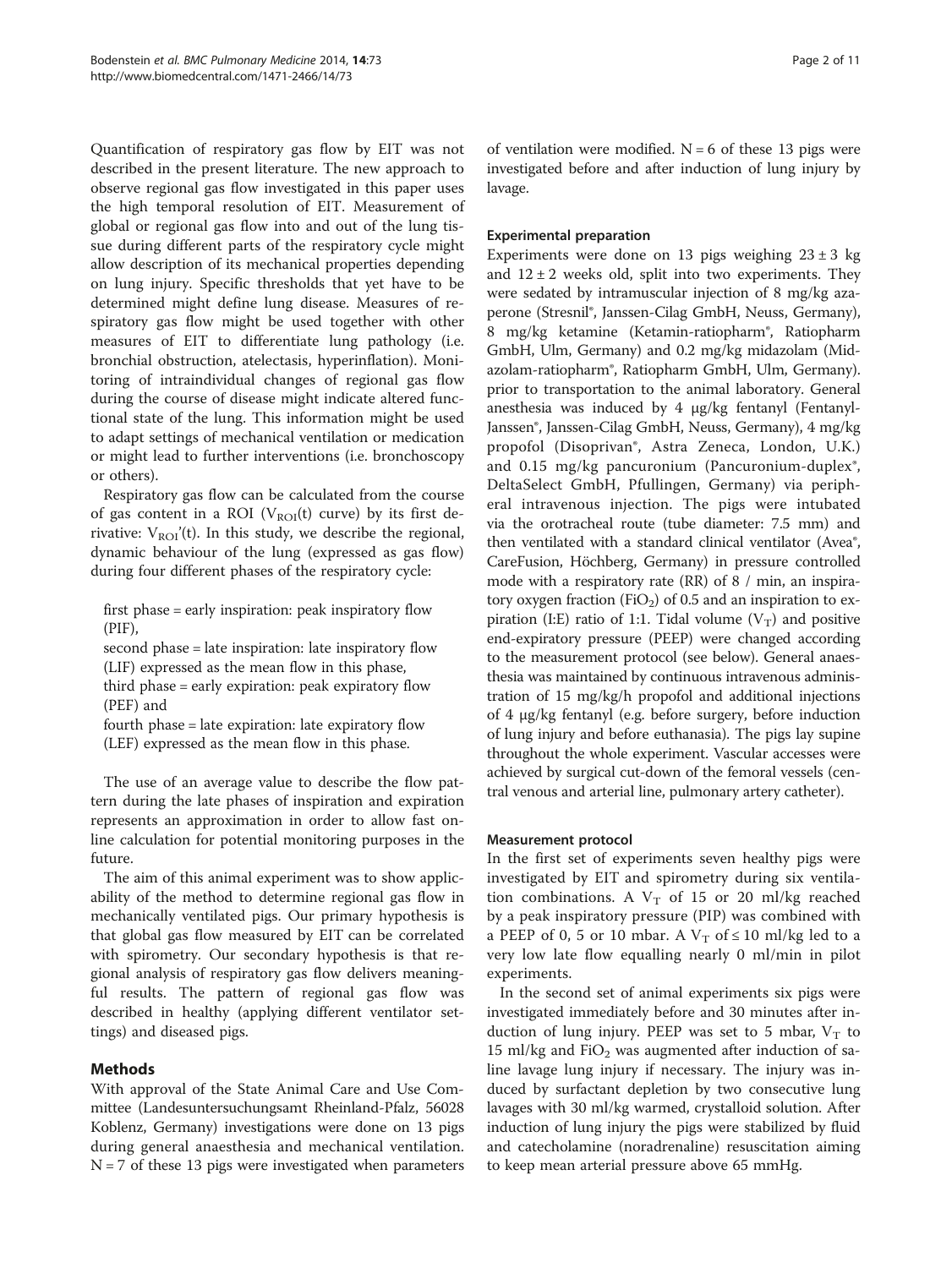#### Electrical impedance tomography (EIT)

A Goe-MF II EIT device (CareFusion, Höchberg, Germany) was used throughout the experiment. Measurements were performed with a temporal resolution of 13 tomograms per second. The thoracic cross section was represented by a matrix of  $32 \cdot 32$  pixels. Dorsal  $8 \cdot$ 32 pixels of this matrix were not used for evaluation, as they do not contain lung in pig's anatomy. Ventral 24 · 32 pixels were defined to be the global ROI. The global ROI was further divided into ventral ROI (contains nondependent lung, first 8 · 32 pixels), middle ROI (second 8 · 32 pixels) and dorsal ROI (contains dependent lung, third  $8.32$  pixels). This method was also described by our group in a recent paper [[12\]](#page-10-0).

EIT data were measured and reconstructed by MCFEIT Study Software (Department of Anaesthesiological Research, University of Goettingen, Germany, version 5.02a), and further analysed by AUSPEX (Department of Physics & Medical Technology, VU University Medical Centre, version 1.5).

In all pigs 16 EIT measurement electrodes (Blue sensor®: BR-50-K, Ambu, Bad Nauheim, Germany) were attached around a transversal thoracic layer defining the area to be represented as a tomographic slice. In the cranial caudal axis the height of this measurement layer was defined by an area between sternum and first mamilla. The fold of the axilla was the upper limitation of the ring of electrodes in each pig. In post mortem examinations the expiratory position of the diaphragm was found to be more than 5 cm below the electrode layer. One examination always lasted 60 seconds. Thus  $13 \cdot 60 = 780$  images were recorded at each time point. Average local impedance of each measurement served as a reference for the reconstruction algorithm (Sheffield backprojection algorithm). Regional, unfiltered, relative impedance change –  $Z_{ROI}(t)$  – was further analysed in the global, ventral (non-dependent), middle, dorsal (dependent) ROI.

# Calculation of the regional gas flow during four different parts of the respiratory cycle

See Figure 1 for illustration. The regional time curves of relative impedance change  $(Z_{ROI}(t)$ , formula 1, dimensionless unit) were calibrated by tidal volume  $(V_T)$  measured by the ventilator and converted to regional volume-timecurves ( $V_{ROI}(t)$ , formula 2, unit in ml).

$$
Z_{global}(t) = Z_{ventral}(t) + Z_{middle}(t) + Z_{dorsal}(t)
$$
\n
$$
V_{ROI}(t) = Z_{ROI}(t) \cdot V_T/Z_T
$$
\n(2)

 $V_{ROI}(t)$  are  $V_{global}(t)$ ,  $V_{ventral}(t)$ ,  $V_{middle}(t)$  und  $V_{dorsal}(t)$ .  $Z_T$  is the tidal difference (amplitude between inspiration und expiration) of relative impedance changes.

The first derivative of  $V_{ROI}(t)$  was calculated by standard formula.  $V_{ROI'}(t)$  is regional gas flow (formula 3, unit in ml/sec).

$$
V_{ROI}(t_n) = [V_{ROI}(t_n) - V_{ROI}(t_{n-1})]/(t_n - t_{n-1})
$$
 (3)

N is any recorded time point, except the first one.

Regional maxima of  $V_{ROI}(t)$  of the respiratory cycle were defined as  $PIF_{ROI}$ . Peak inspiratory flow was used to describe gas flow in the first phase of the respiratory cycle, i.e. early inspiration. Regional minima of  $V_{ROI}(t)$ 



controlled ventilation in the global region-of-interest. Blue line: measured and calibrated EIT signal,  $V_{\text{FIT}}(t)$  is gas content over time. Red line: calculated flow signal from EIT data, V'<sub>EIT</sub>(t) is gas flow over time. Late inspiratory and expiratory flow (PIF, LIF, PEF and LEF) are derived from gas flow data.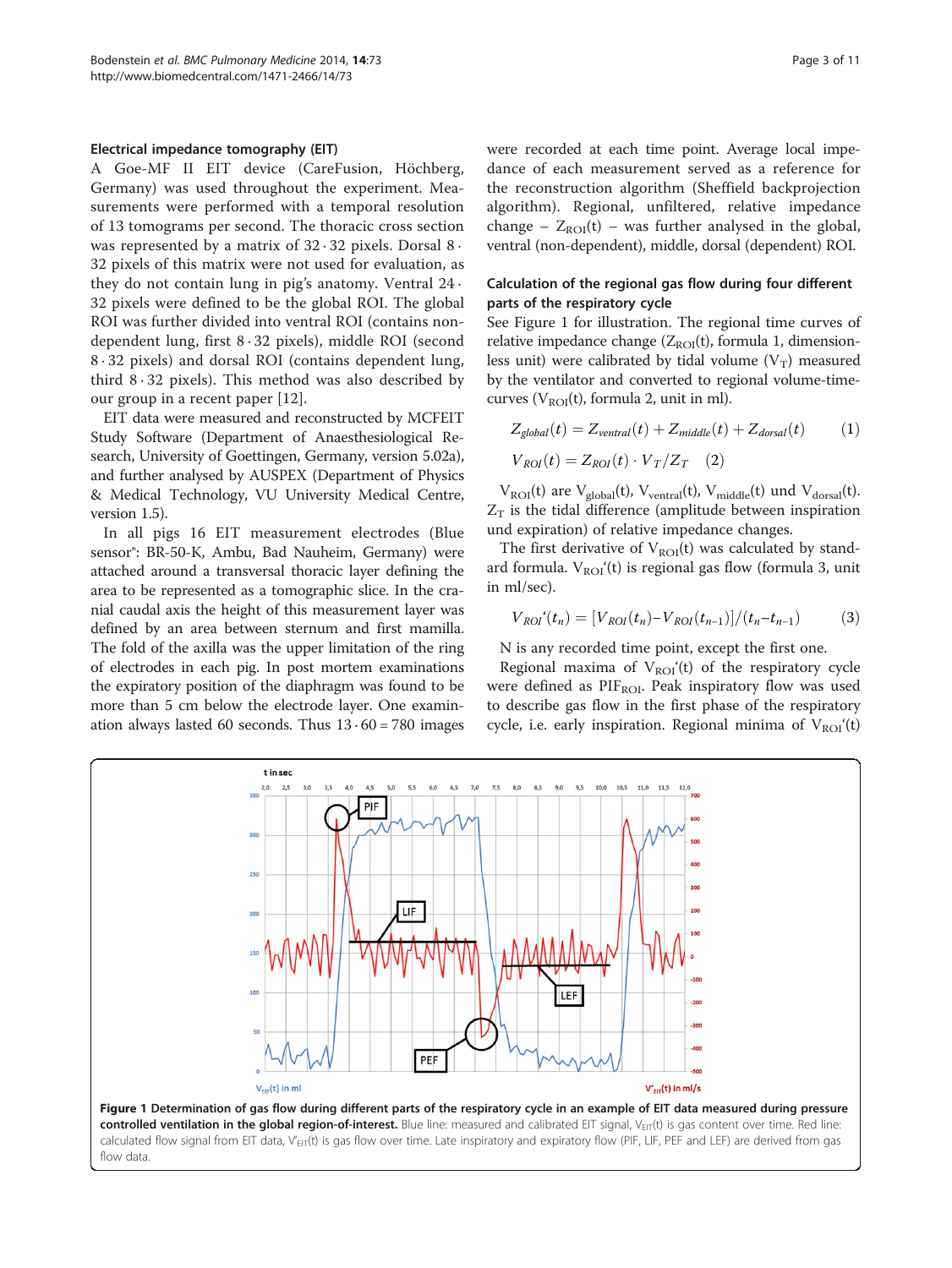

<span id="page-3-0"></span>



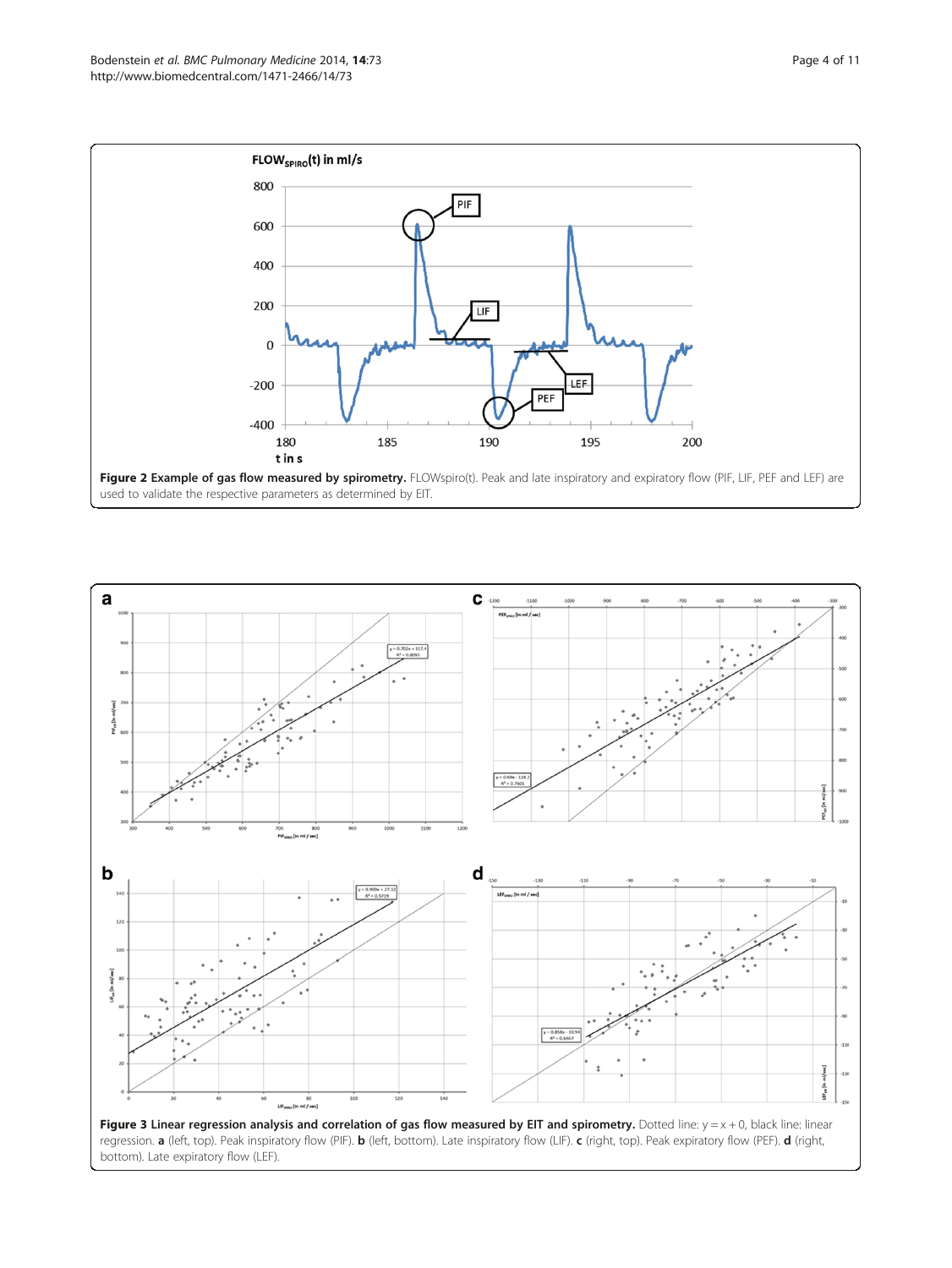<span id="page-4-0"></span>

were defined as PEF<sub>ROI</sub>. Peak expiratory flow was used to describe gas flow in the third phase of the respiratory cycle, i.e. early expiration.

The whole respiratory cycle lasted 7.5 seconds in our experiment (RR 8/min). Inspiration and expiration each lasted 3.75 seconds (I:E ratio 1:1). The average slope of the V(t) curve was computed during 3.0 seconds starting 0.5 seconds after the time point of  $PIF_{ROI}$  or  $PEF_{ROI}$ . The respective slope of  $V_{ROI}(t)$  after  $PIF_{ROI}$  was defined as  $LIF_{ROI}$ . Late inspiratory flow was used to describe gas flow in the second phase of the respiratory cycle, i.e. late inspiration. The respective slope of  $V_{ROI}(t)$  after  $PEF_{ROI}$ was defined as  $LEF_{ROI}$ . Late expiratory flow was used to describe gas flow in the fourth phase of the respiratory cycle, i.e. late expiration. The averaging was used in order to eliminate influences by thoracic blood flow on the signal.

#### Spirometry

At the beginning of the endotracheal tube a differential pressure flow meter chamber was connected (spirometry module of S/5®, Datex Ohmeda, Duisburg, Germany). Spirometric gas flow was recorded continuously with a frequency of 100 Hz and analysed offline. EIT and spirometry measurements were performed simultaneously. Peak and late inspiratory and expiratory flow ( $PIF<sub>spino</sub>$ ,  $\mathrm{PEF}_{\mathrm{spiro}}$   $\mathrm{LIF}_{\mathrm{spiro}}$  and  $\mathrm{LEF}_{\mathrm{spiro}}$  ) were selected out of the spirometry data (Figure [2\)](#page-3-0). These results were compared to

# Table 1 Physiological data of the animals in the first set of experiments (validation of global gas flow, description of regional gas flow in healthy pigs)

| $n = 7$                   | Unit                       | Mean   | sd   |
|---------------------------|----------------------------|--------|------|
| ΗR                        | per minute                 | 80.3   | 10.9 |
| MAP                       | mmHq                       | 79.3   | 9.7  |
| <b>MPAP</b>               | mmHq                       | 21.7   | 5.7  |
| $PaO2$ / FiO <sub>2</sub> | mmHq                       | 437.7  | 89.1 |
| <b>SVR</b>                | dyn * s/cm-5               | 1051.6 | 76.5 |
| <b>PVR</b>                | dyn $*$ s/cm <sup>-5</sup> | 240.7  | 53.5 |
| Dyn. Compl.               | l/mbar                     | 38.5   | 11.3 |
|                           |                            |        |      |

HR = heart rate, MAP = mean arterial pressure, MPAP = mean pulmonary artery pressure, PaO<sub>2</sub> / FiO<sub>2</sub> = arterial partial oxygen pressure divided by the fraction of the inspired oxygen, SVR = systemic vascular resistance, PVR = pulmonary vascular resistance, dyn. compl. = dynamic compliance, sd = standard deviation.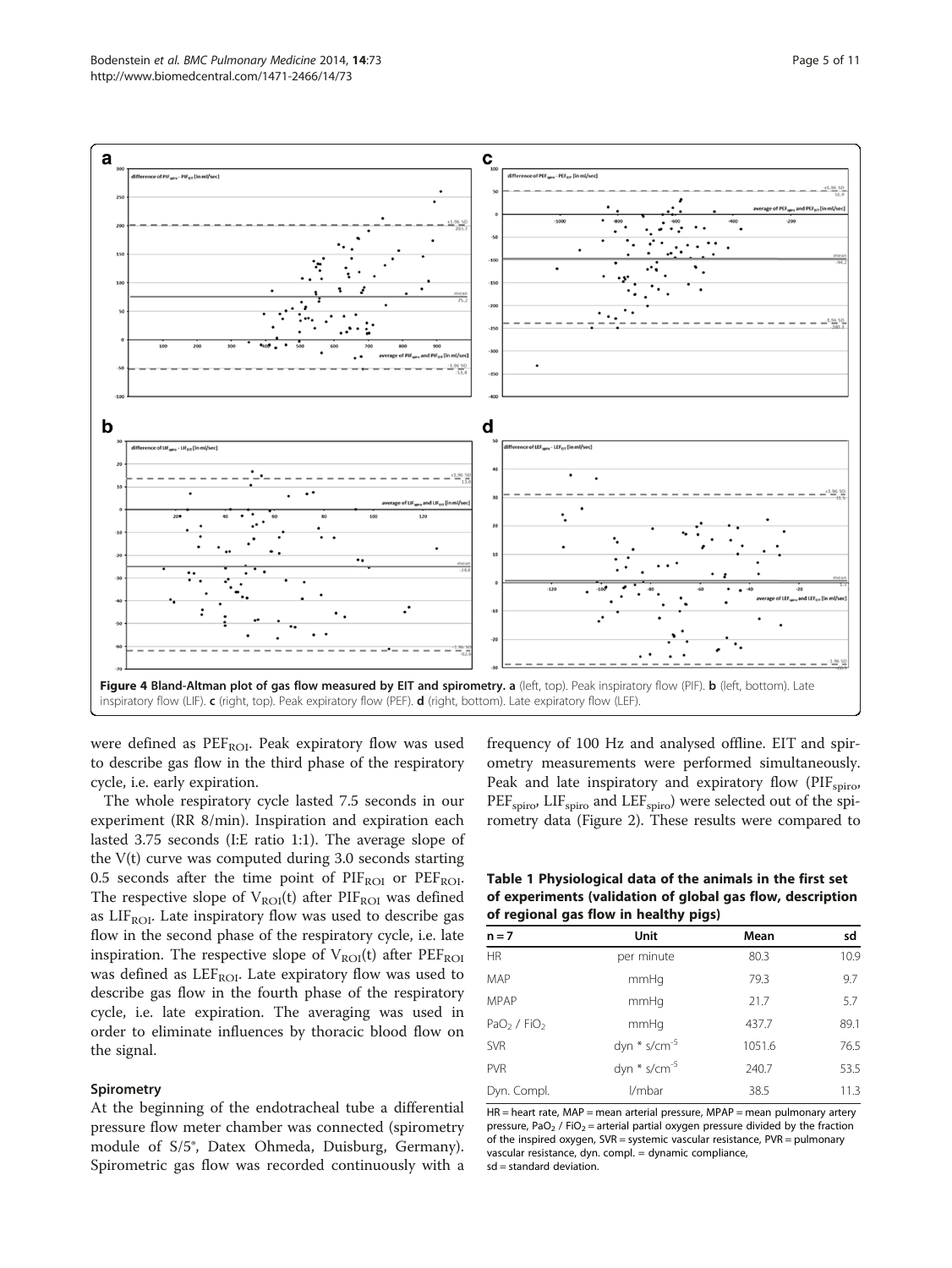<span id="page-5-0"></span>Table 2 Physiological data of the animals in the second set of experiments (description of regional gas flow in healthy and lavage injured pigs)

|                           | <b>Healthy baseline</b>    | Lavage injury |       |        |       |           |
|---------------------------|----------------------------|---------------|-------|--------|-------|-----------|
| $n = 6$                   | Unit                       | Mean          | sd    | Mean   | sd    | р         |
| <b>HR</b>                 | per minute                 | 86.2          | 14.1  | 122.1  | 30.1  | $0.048*$  |
| MAP                       | mmHq                       | 76.1          | 11.0  | 71.1   | 15.6  | 0.613     |
| <b>MPAP</b>               | mmHq                       | 20.1          | 8.0   | 39.2   | 15.1  | $0.031*$  |
| $PaO2$ / FiO <sub>2</sub> | mmHq                       | 444.7         | 69.7  | 144.1  | 45.2  | $0.002**$ |
| <b>SVR</b>                | dyn $*$ s/cm <sup>-5</sup> | 999.1         | 111.1 | 1101.4 | 114.5 | 0.333     |
| <b>PVR</b>                | dyn $*$ s/cm <sup>-5</sup> | 201.1         | 71.2  | 426.2  | 99.1  | $0.023*$  |
| dyn. compl.               | l/mbar                     | 38.5          | 11.3  | 17.7   | 12.1  | $0.039*$  |

 $HR = heart$  rate,  $MAP = mean$  arterial pressure,  $MPAP = mean$  pulmonary artery pressure, PaO<sub>2</sub> / FiO<sub>2</sub> = arterial partial oxygen pressure divided by the fraction of the inspired oxygen, SVR = systemic vascular resistance, PVR = pulmonary vascular resistance, dyn. compl. = dynamic compliance, sd = standard deviation,  $*p < 0.05$ ,  $**p < 0.005$ .

simultaneously recorded global flow values calculated by EIT (PIF $_{\text{EIT}}$  PEF $_{\text{EIT}}$  LIF $_{\text{EIT}}$  and LEF $_{\text{EIT}}$ ).

#### Statistical evaluation

Linear regression analysis was used to correlate gas flow measured by EIT and spirometry. The data was also analysed graphically by Bland-Altman plots. Normal distribution of the results was proved using the test of Shapiro-Wilks. A linear mixed model (two-way ANOVA) was used to link either ventilator setting (first set of experiments) or lung injury (second set of experiments) with the phase-dependent flow in the different ROIs. Multiple testing was adjusted by the Holm–Bonferroni method separated in both experiments. Estimates, 95% confidence intervals and p-values are provided. The multiple tests keep a multiple level of  $\alpha$  = 5%. Non-parametric tests for dependent data samples (Wilcoxon test) were used to describe changes of physiological data and of the regional distribution of tidal volume measured by EIT which were induced by lung injury in the second set of experiments.  $P < 0.05$ was considered to be statistically significant. Statistical analysis was performed using SAS 9.2 (SAS Corp. NC, USA).

# Validation of gas flow

The linear regression analysis of global gas flow measured by EIT and spirometry depicted the following results (see Figure [3\)](#page-3-0):

- 1. phase of the respiratory cycle (early inspiration):  $PIF_{EIT} = 0.702 \cdot PIF_{spiro} + 117.4$ ,  $r^2 = 0.809$
- 2. phase of the respiratory cycle (late inspiration):  $LIF_{EIT} = 0.909 \cdot LIF_{spiro} + 27.32, r^2 = 0.572$
- 3. phase of the respiratory cycle (early expiration):  $PEF<sub>FIT</sub> = 0.690 · PEF<sub>spiro</sub> - 124.2, r<sup>2</sup> = 0.760$
- 4. phase of the respiratory cycle (late expiration): LEF<sub>EIT</sub> =  $0.858 \cdot$  LEF<sub>spiro</sub>-10.94,  $r^2$  = 0.647.

Figure [4](#page-4-0) contains Bland-Altman plots of global gas flow measured by EIT and spirometry.

Our hypothesis was confirmed. The results of the regression analysis of the global gas flow measured by EIT and spirometry correlated very well or well. But, the correlation of gas flow determined by EIT with spirometry did not reach perfect correlation as it was described in numerous studies for gas content  $(r^2 > 0.95)$  $(r^2 > 0.95)$  $(r^2 > 0.95)$  [2-[7\]](#page-10-0).

Absolute peak gas flow measured by EIT was generally smaller than measured by spirometry. The Bland-Altman plots reveal a proportional error for PIF and PEF. This can be explained by the different measurement locations of EIT and spirometry and by inertance of the lung tissue. Spirometrical gas flow was measured outside of the body between ventilator and endotracheal tube. EIT depicted the gas flow in the thorax. The EIT signal combines changes of the aeration of the lung tissue and the bronchi. Inert reaction of lung tissue on changes of air content might lead to a reduction of detected peak gas flow by EIT [[13](#page-10-0)].

Late flow was up to 50 times slower than peak flow. Thus, most of the filling and emptying of the lung took place in the first or third phase, represented by peak gas flow. Both, late inspiratory and expiratory gas flow correlated well with spirometry but slightly less reliably than for peak flow measurements.

Two phases of late gas flow separated two phases of peak gas flow during inspiration and expiration. The

Table 3 Distribution of tidal volume in different regions-of-interest (ROI) in the second set of experiments before and after induction of lung injury measured by EIT

|                  |                        |      | <b>Healthy baseline</b> |      | Lavage injury |      |          |  |
|------------------|------------------------|------|-------------------------|------|---------------|------|----------|--|
| $n = 6$          |                        | Unit | Mean                    | sd   | Mean          | sd   |          |  |
| ROI 1            | ventral / nondependent | $\%$ | 15.1                    |      | 17.1          | 16.6 | 0.647    |  |
| ROI <sub>2</sub> | middle                 | %    | 58.3                    | 20.2 | 76.8          | 19.5 | 0.061    |  |
| ROI <sub>3</sub> | dorsal / dependent     | %    | 35.7                    | 13.2 | 1.1           | 9.9  | $0.032*$ |  |

Values are in% of the total tidal volume (ROI 1 + ROI 2 + ROI 3): sd = standard deviation,  $*p < 0.05$ .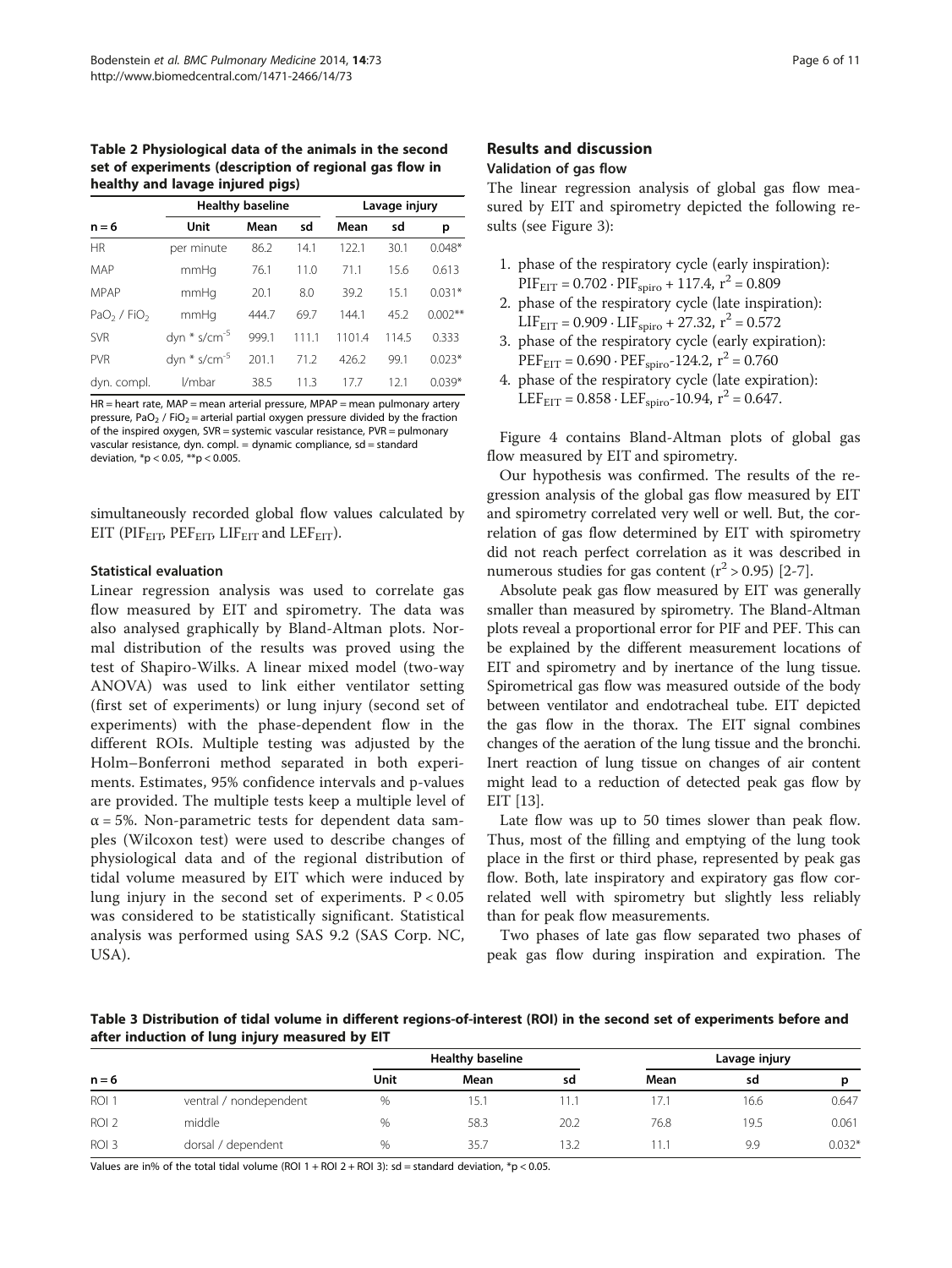<span id="page-6-0"></span>Table 4 Peak and late inspiratory and expiratory flow of the lung (PIF, LIF, PEF, LEF) during different parts of the respiratory cycle in different regions-of-interest (ROI)

| PIF                 | Phase 1                | Inspiration       |                 | <b>Global ROI</b>      | Ventral ROI <sup>\$/§</sup> | Middle ROI              | <b>Dorsal ROI</b>    |
|---------------------|------------------------|-------------------|-----------------|------------------------|-----------------------------|-------------------------|----------------------|
| PEEP [mbar]         | $V_T$ /weight [ml/kg]  | Lung              | n               | Mean $\pm$ sd [ml/s]   | Mean $\pm$ sd [ml/s]        | Mean $\pm$ sd [ml/s]    | Mean $\pm$ sd [ml/s] |
| $\mathbf 0$         | 15                     | healthy           | $\overline{7}$  | $467.27 \pm 56.69$     | $109.87 \pm 15.45$          | $317.60 \pm 34.38$      | 298.54 $\pm$ 120.62  |
| 0                   | 20                     | healthy           | 7               | $571.94 \pm 100.47$    | $126.10 \pm 17.69$          | $345.79 \pm 54.36$      | $327.13 \pm 127.57$  |
| 5                   | 15                     | healthy           | 7               | $510.92 \pm 102.16$    | $116.04 \pm 14.20$          | $324.25 \pm 73.59$      | 334.11 ± 135.32      |
| 5                   | 20                     | healthy           | 7               | $621.80 \pm 85.20$     | $129.70 \pm 16.65$          | $396.75 \pm 50.78$      | 348.89 ± 139.71      |
| 10                  | 15                     | healthy           | 7               | $550.89 \pm 82.35$     | $105.82 \pm 13.13$          | $335.46 \pm 48.16$      | $339.63 \pm 132.18$  |
| 10                  | 20                     | healthy           | 7               | 711.67 ± 104.68        | $123.85 \pm 22.84$          | $424.07 \pm 84.16$      | 402.98 ± 143.06      |
| 5                   | 15                     | healthy           | 6               | $901.90 \pm 92.06$     | $118.94 \pm 32.59$          | $512.73 \pm 81.67$      | 283.00 ± 59.44       |
| 5                   | 15                     | LAV               | 6               | $968.55 \pm 64.49$     | $158.94* \pm 24.26$         | $602.78* \pm 91.51$     | $335.89 \pm 83.67$   |
| LIF                 | Phase 2                | Inspiration       |                 | <b>Global ROI</b>      | Ventral ROI <sup>\$</sup>   | Middle ROI              | <b>Dorsal ROI</b>    |
| PEEP [mbar]         | $V_T$ /weight [ml/kg]  | Lung              | n               | Mean $\pm$ sd [ml/s]   | Mean $\pm$ sd [ml/s]        | Mean $\pm$ sd [ml/s]    | Mean $\pm$ sd [ml/s] |
| 0                   | 15                     | healthy           | $\overline{7}$  | $72.04 \pm 16.52$      | $10.26 \pm 5.27$            | $36.77 \pm 28.00$       | $19.03 \pm 4.99$     |
| 0                   | 20                     | healthy           | 7               | $86.66 \pm 36.51$      | $10.80 \pm 4.08$            | $43.22 \pm 24.84$       | $17.66 \pm 4.93$     |
| 5                   | 15                     | healthy           | 7               | $55.58 \pm 23.32$      | $5.65 \pm 4.35$             | $18.02 \pm 3.12$        | $16.05 \pm 4.31$     |
| 5                   | 20                     | healthy           | 7               | $52.11 \pm 10.05$      | $9.50 \pm 4.76$             | $27.59 \pm 15.06$       | $10.45 \pm 5.20$     |
| 10                  | 15                     | healthy           | 7               | $47.17 \pm 16.57$      | $7.83 \pm 3.67$             | $23.31 \pm 8.22$        | $11.93 \pm 9.44$     |
| 10                  | 20                     | healthy           | 7               | $64.37 \pm 45.81$      | $8.69 \pm 4.00$             | $32.91 \pm 5.27$        | $18.07 \pm 15.34$    |
| 5                   | 15                     | healthy           | 6               | $13.58 \pm 2.70$       | $4.03 \pm 0.52$             | $18.55 \pm 8.65$        | $12.72 \pm 5.84$     |
| 5                   | 15                     | LAV               | 6               | $19.09* \pm 5.14$      | $2.82 \pm 1.83$             | $10.74* \pm 5.29$       | $13.02 \pm 3.73$     |
| PEF                 | Phase 3                | <b>Expiration</b> |                 | <b>Global ROI</b>      | Ventral ROI <sup>\$/§</sup> | Middle ROI              | <b>Dorsal ROI</b>    |
| PEEP [mbar]         | $V_T$ / weight [ml/kg] | Lung              | n               | Meann $\pm$ msd [ml/s] | Mean $\pm$ sd [ml/s]        | Mean $\pm$ sd [ml/s]    | Mean $\pm$ sd [ml/s] |
| $\mathsf{O}\xspace$ | 15                     | healthy           | $\overline{7}$  | $-587.38 \pm 86.73$    | $-130.15 \pm 21.79$         | $-360.79 \pm 60.67$     | $-344.81 \pm 140.78$ |
| 0                   | 20                     | healthy           | 7               | $-687.01 \pm 138.84$   | $-141.14 \pm 24.29$         | $-419.64 \pm 68.85$     | $-360.89 \pm 135.22$ |
| 5                   | 15                     | healthy           | 7               | $-609.64 \pm 164.78$   | $-122.24 \pm 16.87$         | $-359.02 \pm 71.82$     | $-351.49 \pm 156.67$ |
| 5                   | 20                     | healthy           | 7               | $-675.96 \pm 142.03$   | $-119.51 \pm 20.03$         | $-397.41 \pm 67.45$     | $-413.33 \pm 170.68$ |
| 10                  | 15                     | healthy           | 7               | $-581.72 \pm 119.23$   | $-107.19 \pm 13.15$         | $-356.31 \pm 53.46$     | $-353.22 \pm 127.59$ |
| 10                  | 20                     | healthy           | 7               | $-685.25 \pm 114.72$   | $-108.40 \pm 13.30$         | $-395.27 \pm 41.11$     | $-383.60 \pm 152.15$ |
| 5                   | 15                     | healthy           | 6               | $-666.61 \pm 62.94$    | $-94.05 \pm 12.91$          | $-373.52 \pm 74.09$     | $-257.96 \pm 47.51$  |
| 5                   | 15                     | LAV               | 6               | $-734.43* \pm 44.74$   | $-130.40* \pm 26.63$        | $-441.15 \pm 102.11$    | $-349.22 \pm 145.95$ |
| <b>LEF</b>          | Phase 4                | <b>Expiration</b> |                 | <b>Global ROI</b>      | Ventral ROI <sup>S</sup>    | Middle ROI <sup>§</sup> | Dorsal ROI           |
| PEEP [mbar]         | $V_T$ / weight [ml/kg] | Lung              | n               | Mean $\pm$ sd [ml/s]   | Mean $\pm$ sd [ml/s]        | Mean $\pm$ sd [ml/s]    | Mean $\pm$ sd [ml/s] |
| 0                   | 15                     | healthy           | $7\overline{ }$ | $-40.23 \pm 25.65$     | $-5.74 \pm 4.36$            | $-27.25 \pm 14.37$      | $-7.11 \pm 5.85$     |
| 0                   | 20                     | healthy           | 7               | $-58.85 \pm 30.50$     | $-8.73 \pm 4.94$            | $-48.72 \pm 19.19$      | $-16.04 \pm 7.86$    |
| 5                   | 15                     | healthy           | 7               | $-50.20 \pm 17.22$     | $-5.41 \pm 4.37$            | $-27.87 \pm 8.07$       | $-3.74 \pm 1.78$     |
| 5                   | 20                     | healthy           | 7               | $-62.46 \pm 37.63$     | $-5.46 \pm 2.57$            | $-47.50 \pm 13.66$      | $-16.79 \pm 10.81$   |
| 10                  | 15                     | healthy           | 7.              | $-49.84 \pm 37.89$     | $-3.77 \pm 2.04$            | $-23.78 \pm 22.54$      | $-9.10 \pm 11.72$    |
| 10                  | 20                     | healthy           | 7               | $-86.42 \pm 27.98$     | $-6.67 \pm 3.74$            | $-51.34 \pm 15.72$      | $-15.81 \pm 5.00$    |
| 5                   | 15                     | healthy           | 6               | $-39.16 \pm 23.89$     | $-5.71 \pm 3.26$            | $-26.44 \pm 10.16$      | $-8.36 \pm 4.09$     |
| 5                   | $15\,$                 | LAV               | 6               | $-36.15 \pm 27.84$     | $-6.29 \pm 2.20$            | $-20.37 \pm 16.26$      | $-2.63* \pm 1.00$    |

PEEP: positive end-expiratory pressure. V<sub>T</sub>/weight: tidal volume per body weight. sd: standard deviation. LAV: lavage injury. Statistical analysis (two-way ANOVA): \*p <0.05: comparison to condition above. ROI analysis:  ${}^5p$  < 0.05 comparison to middle ROI,  ${}^5p$  < 0.05 comparison to dorsal ROI.

discrimination of four parts of the respiratory cycle during pressure controlled ventilation proved to be meaningful.

Both methods recorded gas flow using different measurement frequencies (spirometry: 100 measurements per second, EIT: 13 measurements per second). Nevertheless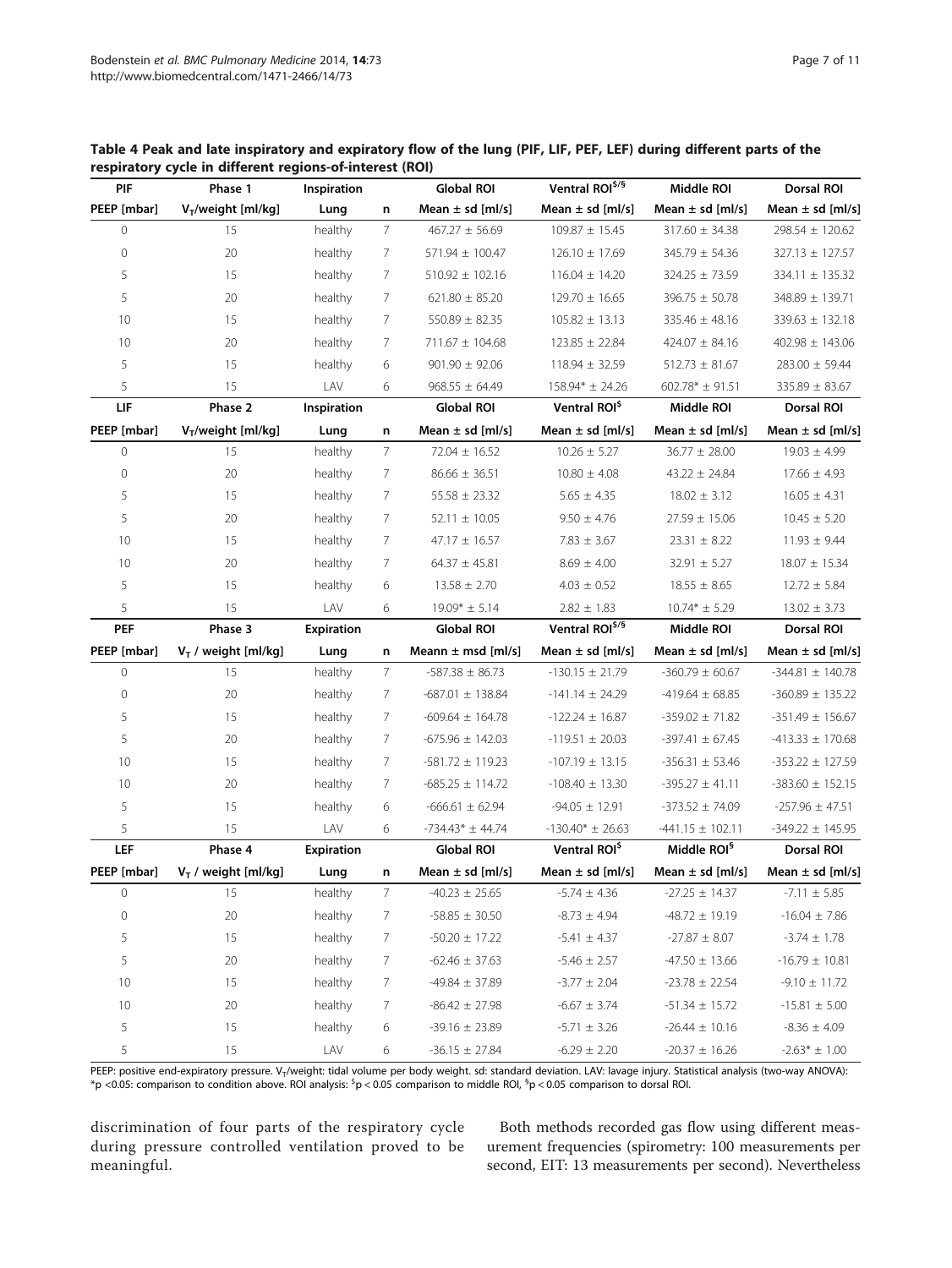EIT was able to resolve even the fast changes of aeration in early inspiration and expiration. A further increase of accuracy can be expected when higher EIT measurement frequencies are used in modern devices in the future.

#### Physiological data

The evaluation of physiological data in both sets of experiments (see Tables [1](#page-4-0) and [2\)](#page-5-0) depicts healthy pigs in the first set of experiments  $(n = 7)$  and before induction of lung injury in the second set of experiments  $(n = 6)$ . Heart rate (increase of 41.6%), mean pulmonary artery pressure (increase of 95.0%), oxygenation index (decrease of 67.6%), pulmonary vascular resistance (increase of 111.9%) and dynamic compliance (decrease of 54.0%) changed significantly as a consequence of lung lavage in the second set of experiments. Mean arterial pressure and systemic vascular resistance were not changed significantly, due to sufficient hemodynamic stabilization.

#### Distribution of tidal volume

The redistribution of tidal volume after induction of lavage injury was subject to evaluation in the second set of experiments ( $n = 6$ , see Table [3\)](#page-5-0). The relative part of the tidal volume in the dorsal = dependent ROI decreased significantly after induction of lung injury by lavage (decrease of 68.9%). The relative part of the tidal volume tended to increase in the middle ROI (increase of 31.7%, not statistically significant). The redistribution of tidal volume may reflect pathophysiological changes in the regional lung aeration (i.e. formation of atelectasis).

### Flow pattern (ROI analysis)

Regional gas flow pattern ( $PIF_{ROI}$ ,  $LIF_{ROI}$ ,  $PEF_{ROI}$ ,  $LEF_{ROI}$ ) in the global, ventral, middle and dorsal ROI from both sets of experiments are listed in Table [4](#page-6-0) and are illustrated in Figures 5 and [6](#page-8-0). Quantitative results from statistical analysis are listed in Table [5](#page-9-0). Global and regional PIF, LIF, PEF and LEF were not influenced by any ventilator settings when compared in the same ROI. But regional PIF,

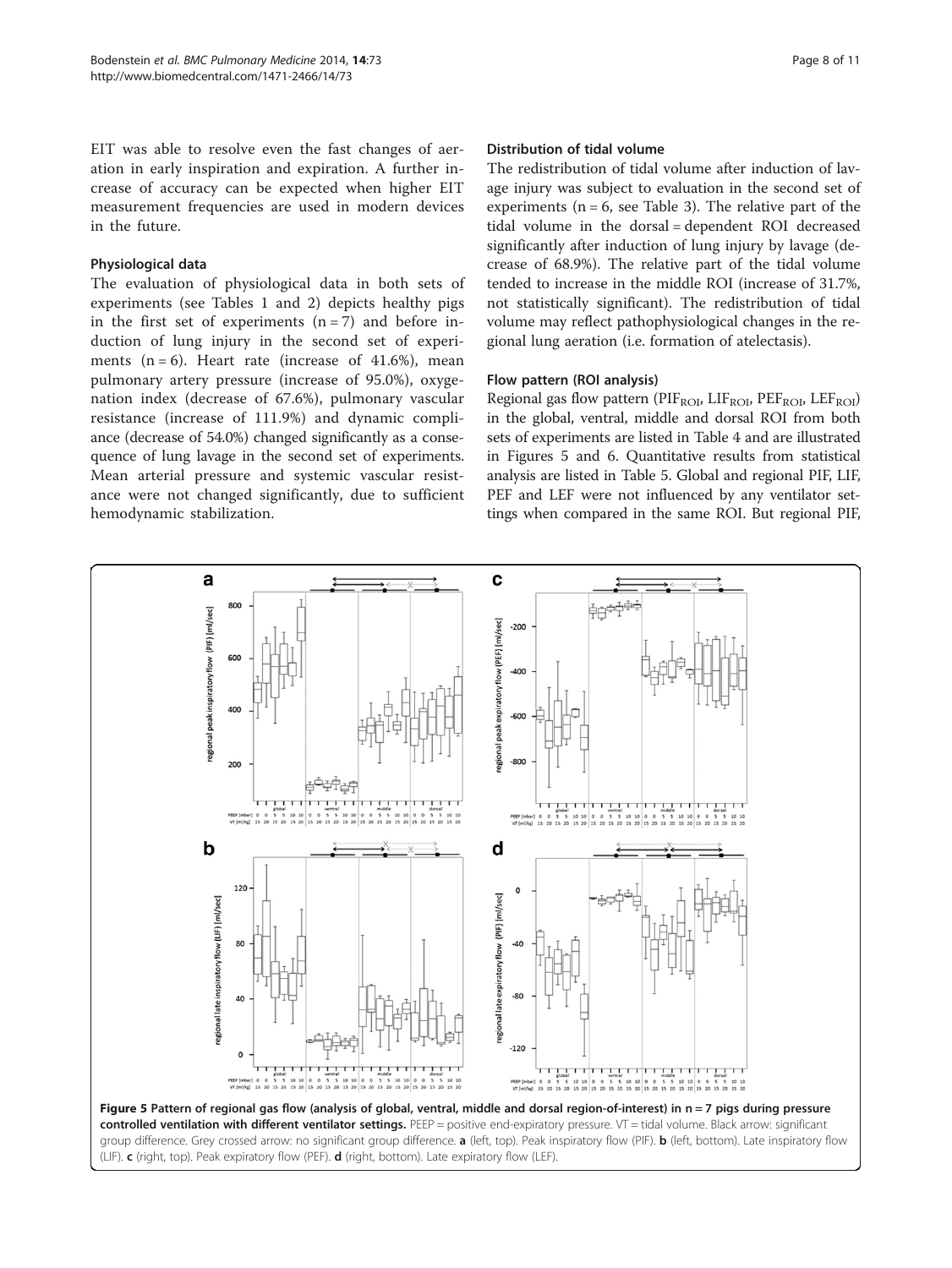<span id="page-8-0"></span>

LIF, PEF and LEF were distributed heterogeneously in different ROI, independently from ventilator setting. Ventral ROI generally had a slower PIF and PEF than middle and dorsal ROI. Ventral ROI was generally slower concerning LIF and LEF than the middle ROI. Lavage increased speed of PIF in the ventral and middle ROI and of PEF in the ventral ROI, LIF was reduced in the middle ROI, LEF was slower in the dorsal ROI.

Physiological considerations allow interpretation of the ROI analysis. Non-dependent regions received a slower peak flow than dependent areas, hyperinflation in the ventral area might partially explain this effect [[14\]](#page-10-0). Flow was generally very slow (often close to 0) in the ventral ROI and in the dorsal ROI during the late phases of the respiratory cycle. This finding indicates complete filling or emptying during early inspiration or expiration in the non-dependent and dependent ROI. Detectable late flow in the middle ROI indicated incomplete filling or emptying during early inspiration

or expiration. But, respiratory flow was much higher in the early phases than in the late phases. Respiratory mechanics of the middle ROI allowed gas flow throughout the respiratory cycle indicating best regional mechanical characteristics.

Investigated ventilator settings (changes of PEEP and VT) had neither relevant nor significant influence on gas flow pattern in healthy lungs.

Lung lavage led to changes in gas flow pattern. These changes were moderate in size. Probably early, still recruitable atelectasis was the dominating pathology. Ventral and middle ROI had better mechanical properties after lung injury than the dorsal ROI: peak inspiratory gas flow increased here after lung lavage in inspiration. In expiration higher lung weight might have accelerated peak emptying after opening the expiratory valves. Again ventral ROI was faster than before lung injury. Dorsal ROI was hit in late expiration, as expected, probably due to atelectasis [\[14,15](#page-10-0)].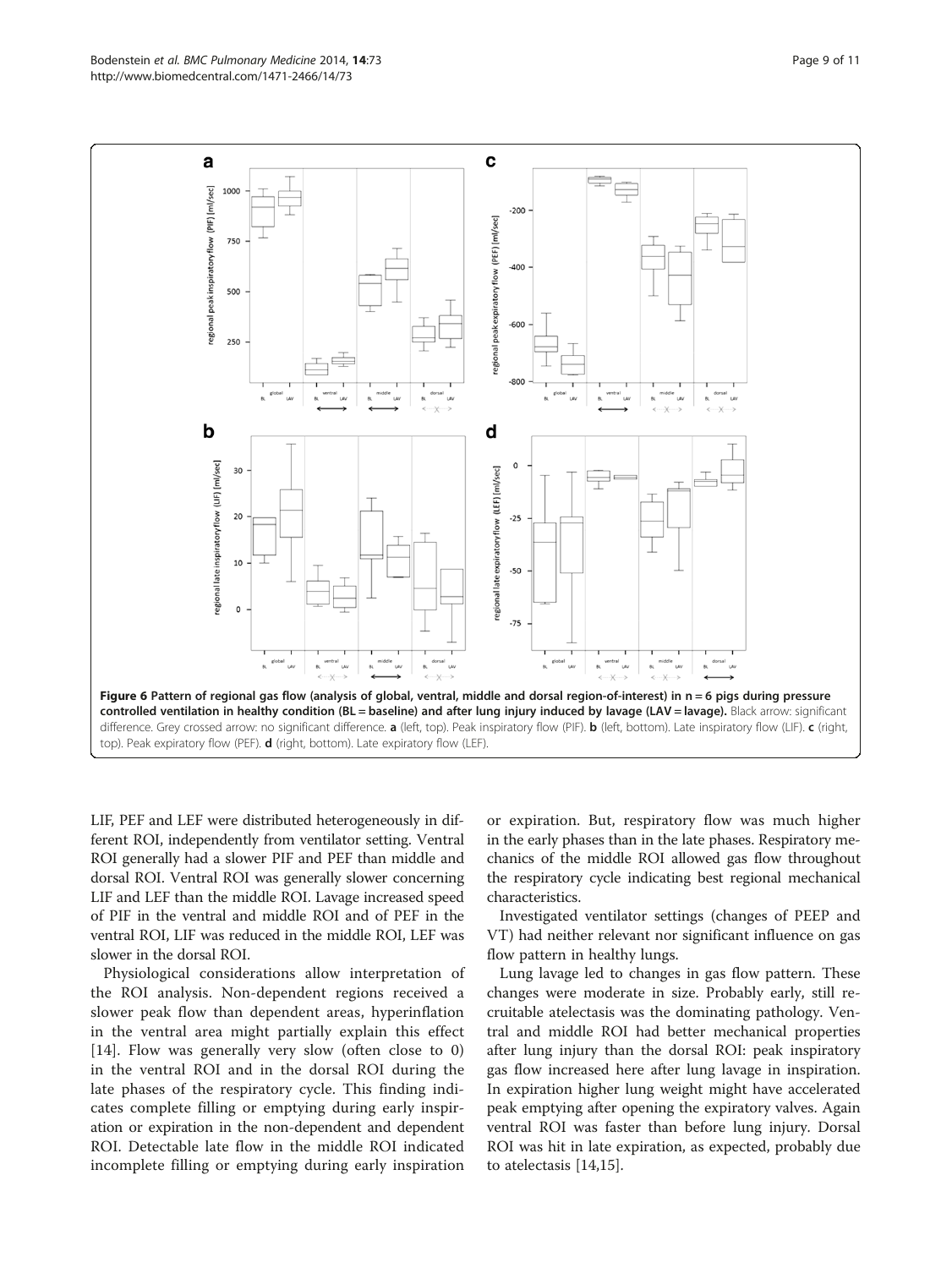<span id="page-9-0"></span>Table 5 Results from statistical analysis (two way ANOVA) of the regional flow pattern in both experiments (exp. #1 and #2)

|            | ROI/comparison             | <b>Estimator</b><br>$-238,8$ | 95% CI               | P<br>0,008 |       |
|------------|----------------------------|------------------------------|----------------------|------------|-------|
| PIF        | ventral $\lt$ = $>$ middle |                              | $-275,9$<br>$-201,6$ |            |       |
| exp. #1    | ventral $\lt$ = $>$ dorsal | $-223,3$                     | $-260,4$             | $-186,2$   | 0,008 |
|            | middle $\lt$ = $>$ dorsal  | 15,4                         | -79,9                | 110,8      | 0,309 |
| PIF        | ventral: $BL < = > LAV$    | 40,0                         | 11,6                 | 68,4       | 0,036 |
| exp. #2    | middle: $BL < = > LAV$     | 90,1                         | 3,5                  | 176,6      | 0,048 |
|            | dorsal: $BL < = > LAV$     | 52,9                         | $-18,7$              | 124,4      | 0,068 |
| LIF        | ventral $\lt$ = $>$ middle | $-21,5$                      | $-30,7$              | $-12,3$    | 0,021 |
| exp. #1    | ventral $\lt$ = $>$ dorsal | $-6,7$                       | $-16,0$              | 2,5        | 0,068 |
|            | middle $\lt$ = $>$ dorsal  | 14,8                         | $-4,0$               | 25,5       | 0,073 |
| LIF        | ventral: $BL < = > LAV$    | $-1,2$                       | $-2,4$               | $0.0\,$    | 0,097 |
| $exp.$ #2  | middle: $BL < = > LAV$     | $-7,8$                       | $-14,8$              | $-0,8$     | 0,045 |
|            | dorsal: $BL < = > LAV$     | 0,3                          | $-4,5$               | 5,1        | 0,798 |
| <b>PEF</b> | ventral $\lt$ = $>$ middle | 260,0                        | 220,6                | 299,4      | 0,008 |
| exp. #1    | ventral $\lt$ = $>$ dorsal | 246,5                        | 207,1                | 285.9      | 0,008 |
|            | middle $\lt$ = $>$ dorsal  | $-13,5$                      | $-117,4$             | 90,4       | 0,384 |
| PEF        | ventral: $BL < = > LAV$    | $-36,4$                      | $-56,1$              | $-16,6$    | 0,027 |
| exp. #2    | middle: $BL < = > LAV$     | $-67,6$                      | $-155,7$             | 20,5       | 0,065 |
|            | dorsal: $BL < = > LAV$     | $-91,3$                      | $-188,0$             | 5,5        | 0,053 |
| LEF        | ventral $\lt$ = $>$ middle | 31,8                         | 22,1                 | 41,4       | 0,015 |
| exp. #1    | ventral $\lt$ = $>$ dorsal | 5,5                          | $-4,2$               | 15,1       | 0,088 |
|            | middle $\lt$ = $>$ dorsal  | $-26,3$                      | -37,7                | $-14.9$    | 0,022 |
| LEF        | ventral: $BL < = > LAV$    | $-0,6$                       | $-3,3$               | 2,2        | 0,235 |
| $exp.$ #2  | middle: $BL < = > LAV$     | 6,1                          | $-7,1$               | 19,3       | 0,109 |
|            | dorsal: $BL < = > LAV$     | 5,7                          | 3,2                  | 8,3        | 0,022 |

Peak and late inspiratory and expiratory flow of the lung (PIF, LIF, PEF, LEF) in the ventral, middle and dorsal region-of-interest (ROI). BL: healthy baseline, LAV: lavage injury, CI: confidence interval, P: bold printed test results reflect statistically significant differences (P<0.05).

The presented data have some limitations.

The influence of the I:E ratio and the respiratory rate on gas flow needs to be addressed, as time dependent changes were not made in the present study.

Representative and summarizing flow values were chosen to describe the early phases (peak flow) and the late phases of inspiration and expiration (mean flow). This approach has the advantage to be easily computable, especially if this method is used for an online pixelwise representation of regional flow in the future. But this approach represents only a descriptive approximation of the real, non-linear flow pattern during these four phases.

As stated above only the global peak and mean flow of early and late phases of the inspiration and expiration measured by EIT were validated by our data. Nevertheless regional flow measured by EIT and calculated by our method was presented in this manuscript. Presently, there is no other method to compare these EIT derived regional flow values to. Measurement of regional gas content by EIT is valid [[2-7](#page-10-0)]. Additionally, the time resolution of its measurement is rather high allowing calculation of its first derivative. Thus, the principle of the chosen method is estimated to deliver reliable results.

The content of lung tissue may differ between the investigated ROIs. Although the ROIs have equal sizes they might contain different amounts of lung tissue. Especially the amount of lung tissue in the ventral ROI might differ from the other ROIs [[16,17\]](#page-10-0). The ROI analysis did not exclude the central (mediastinum, heart) region of the lung. This area does not take up or release gas. Thus, its contribution to our findings is low concerning flow. Changes of size, blood content and location of the central thoracic region between inspiration and expiration are low. Thus, their influence on electrical characteristics of the EIT measurement during inspiration and expiration is negligible [\[1](#page-10-0)].

We investigated our method in an animal experiment applying tidal volumes of 15 or 20 ml/kg bodyweight. This was necessary to measure late flow (see above). Thus our method is not validated in a clinically relevant range of tidal volumes around 6 ml/kg.

The presented method allows a new insight into regional lung mechanics. It may be included in automatic, online EIT evaluation tools. Color-coded tomograms of pixel-wise calculated gas flow from the different phases of the respiratory cycle would allow a detailed ROI analysis. More data is needed to understand the meaning of regional flow pattern, especially the nature of regional pulmonary inertance. The next step can be a comparison of different lung injury models at different time points in order to use these values to describe specific lung pathology. A future investigation of regional gas flow during absence of gravity may discriminate between anatomical and physiological reasons for inertance [[18,19](#page-10-0)].

#### **Conclusions**

A new method to calculate regional respiratory gas flow using the first derivative of the regional aeration signal measured by EIT was introduced and validated on a global level. The discrimination of four phases of the respiratory cycle proved to be meaningful. Regional analysis of the flow pattern depicted heterogeneous velocities of gas filling or emptying. This pattern was influenced by early, moderate lavage injury. Non-invasive determination of gas flow proved to be possible during different phases of the respiratory cycle by EIT during ongoing mechanical ventilation.